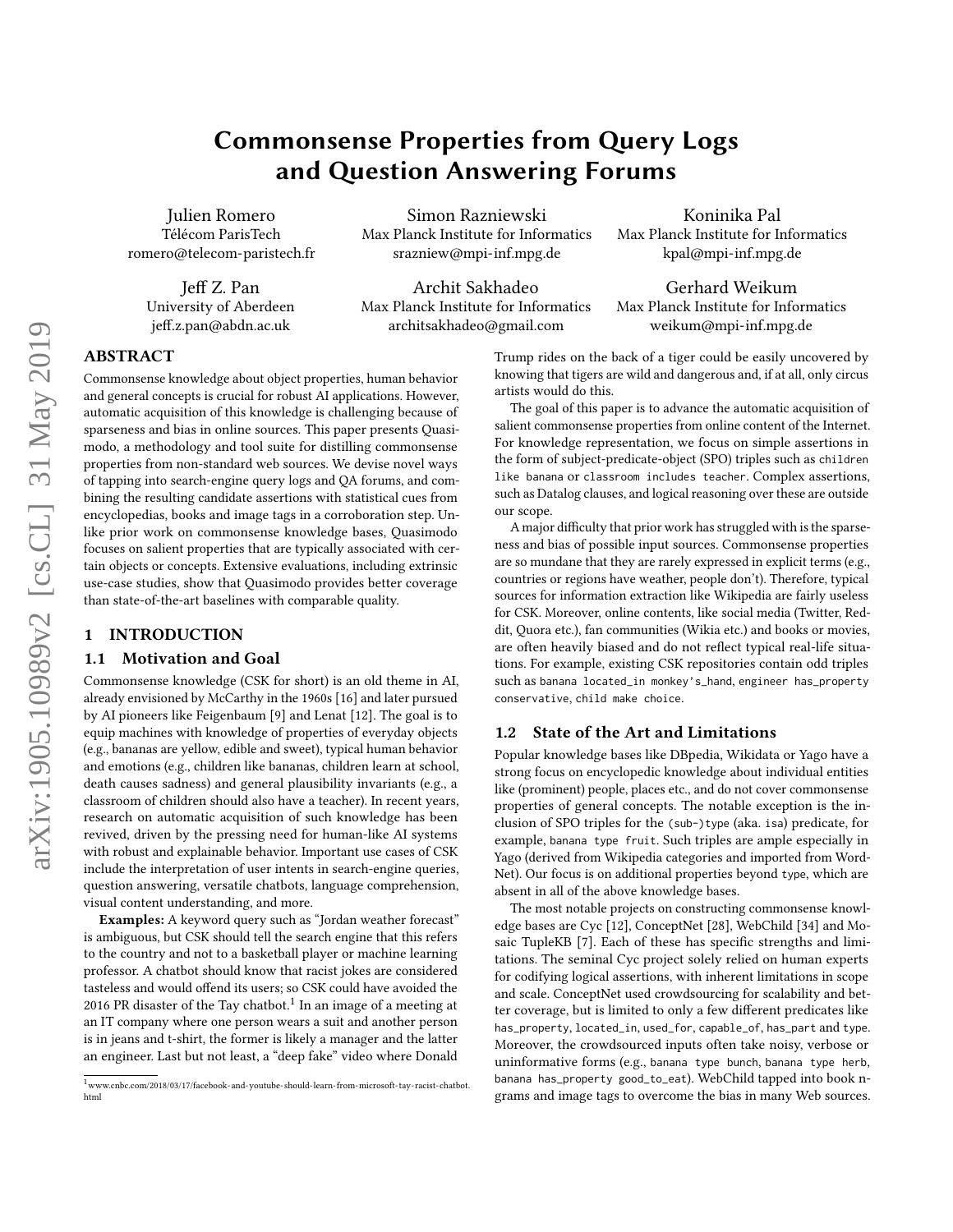It has a wider variety of 20 predicates and is much larger, but contains a heavy tail of noisy and dubious triples – due to its focus on possible properties rather than typical ones (e.g., engineers are conservative, cool, qualified, hard, vital etc.). TupleKB is built by carefully generating search-engine queries on specific domains and performing various stages of information extraction and cleaning on the query results. Despite its clustering-based cleaning steps, it contains substantial noise and is limited in scope by the way the queries are formulated.

The work in this paper aims to overcome the bottlenecks of these prior projects while preserving their positive characteristics. In particular, we aim to achieve high coverage, like WebChild, with high precision (i.e., a fraction of valid triples), like ConceptNet. In addition, we strive to acquire properties for a wide range of predicates - more diverse and refined than ConceptNet and WebChild, but without the noise that TupleKB has acquired.

#### 1.3 Approach and Challenges

This paper puts forward  $Quasimodo^2$  $Quasimodo^2$ , a framework and tool for scalable automatic acquisition of commonsense properties. Quasimodo is designed to tap into non-standard sources where questions rather than statements provide cues about commonsense properties. This leads to noisy candidates for populating a commonsense knowledge base (CSKB). To eliminate false positives, we have devised a subsequent cleaning stage, where corroboration signals are obtained from a variety of sources and combined by learning a regression model. This way, Quasimodo reconciles wide coverage with high precision. In doing this, it focuses on salient properties which typically occur for common concepts, while eliminating possible but atypical and uninformative output. This counters the reporting bias - frequent mentioning of sensational but unusual and unrealistic properties (e.g., pink elephants in Walt Disney's Dumbo).

The new sources that we tap into for gathering candidate assertions are search-engine query logs and question answering forums like Reddit, Quora etc. Query logs are unavailable outside industrial labs, but can be sampled by using search-engine interfaces in a creative way. To this end, Quasimodo generates queries in a judicious way and collects auto-completion suggestions. The subsequent corroboration stage harnesses statistics from search-engine answer snippets, Wikipedia editions, Google Books and image tags by means of a learned regression model. This step is geared to eliminate noisy, atypical, and uninformative properties.

A subsequent ranking step further enhances the knowledge quality in terms of typicality and saliency. Finally, to counter noisy language diversity, reduce semantic redundancy, and canonicalize the resulting commonsense triples to a large extent, Quasimodo includes a novel way of clustering the triples that result from the fusion step. This is based on a tri-factorization model for matrix decomposition.

Our approach faces two major challenges:

• coping with the heavy reporting bias in cues from query logs, potentially leading to atypical and odd properties,

• coping with the noise, language diversity, and semantic redundancy in the output of information extraction methods.

The paper shows how these challenges can be (largely) overcome. Experiments demonstrate the practical viability of Quasimodo and its improvements over prior works.

## 1.4 Contributions

The paper makes the following original contributions:

- a complete methodology and tool for multi-source acquisition of typical and salient commonsense properties with principled methods for corroboration, ranking and refined grouping,
- novel ways of tapping into non-standard input sources like query logs and QA forums,
- a high-quality knowledge base of ca. 2.21 million salient properties for ca. 52,000 concepts, which will be made publicly avail-able as a research resource<sup>[3](#page-1-1)</sup>,
- an experimental evaluation and comparison to ConceptNet, WebChild, and TupleKB which shows major gains in coverage and quality, and
- experiments on extrinsic tasks like language games (Taboo word guessing) and question answering.

Our code will be made available on Github.

#### 2 RELATED WORK

Commonsense Knowledge Bases (CSKB's). The most notable projects on building large commonsense knowledge bases are the following.

 $Cyc$ : The Cyc project was the first major effort towards collecting and formalizing general world knowledge [\[12\]](#page-9-2). Knowledge engineers manually compiled knowledge, in the form of grounded assertions and logical rules. Parts of Cyc were released to the public as OpenCyc in 2002, but these parts mostly focus on concept taxonomies, that is, the (sub-)type predicate.

ConceptNet: Crowdsourcing has been used to construct ConceptNet, a triple-based semantic network of commonsense assertions about general objects [\[28,](#page-9-3) [29\]](#page-9-6). ConceptNet contains ca. 1.3 million assertions for ca. 850,000 subjects (counting only English assertions and semantic relations, i.e., discounting relations like synonym or derivedFrom). The focus is on a small number of broad-coverage predicates, namely, type, locationOf, usedFor, capableOf, hasPart. ConceptNet is one of the highest-quality and most widely used CSK resources.

WebChild: WebChild has been automatically constructed from book n-grams (and, to a smaller degree, image tags) by a pipeline of information extraction, statistical learning and constraint reasoning methods [\[33,](#page-9-7) [34\]](#page-9-4). WebChild contains ca. 13 million assertions, and covers 20 distinct predicates such as hasSize, hasShape, physicalPartOf, memberOf, etc. It is the biggest of the publicly available commonsense knowledge bases, with the largest slice being on part-whole knowledge [\[35\]](#page-9-8). However, a large mass of WebChild's contents is in the long tail of possible but not necessarily typical

<span id="page-1-0"></span> $^{\rm 2}$  The name stands for: Query Logs and QA Forums for Salient Commonsense Definitions. Quasimodo is the main character in Victor Hugo's novel "The Hunchback of Notre Dame" who epitomizes human preconception and also exhibits unexpected traits.

<span id="page-1-1"></span><sup>3</sup>https://www.dropbox.com/sh/r1os5uoo6v2xiac/AADinRFpUYSg1kQLm63pdMnOa?dl=0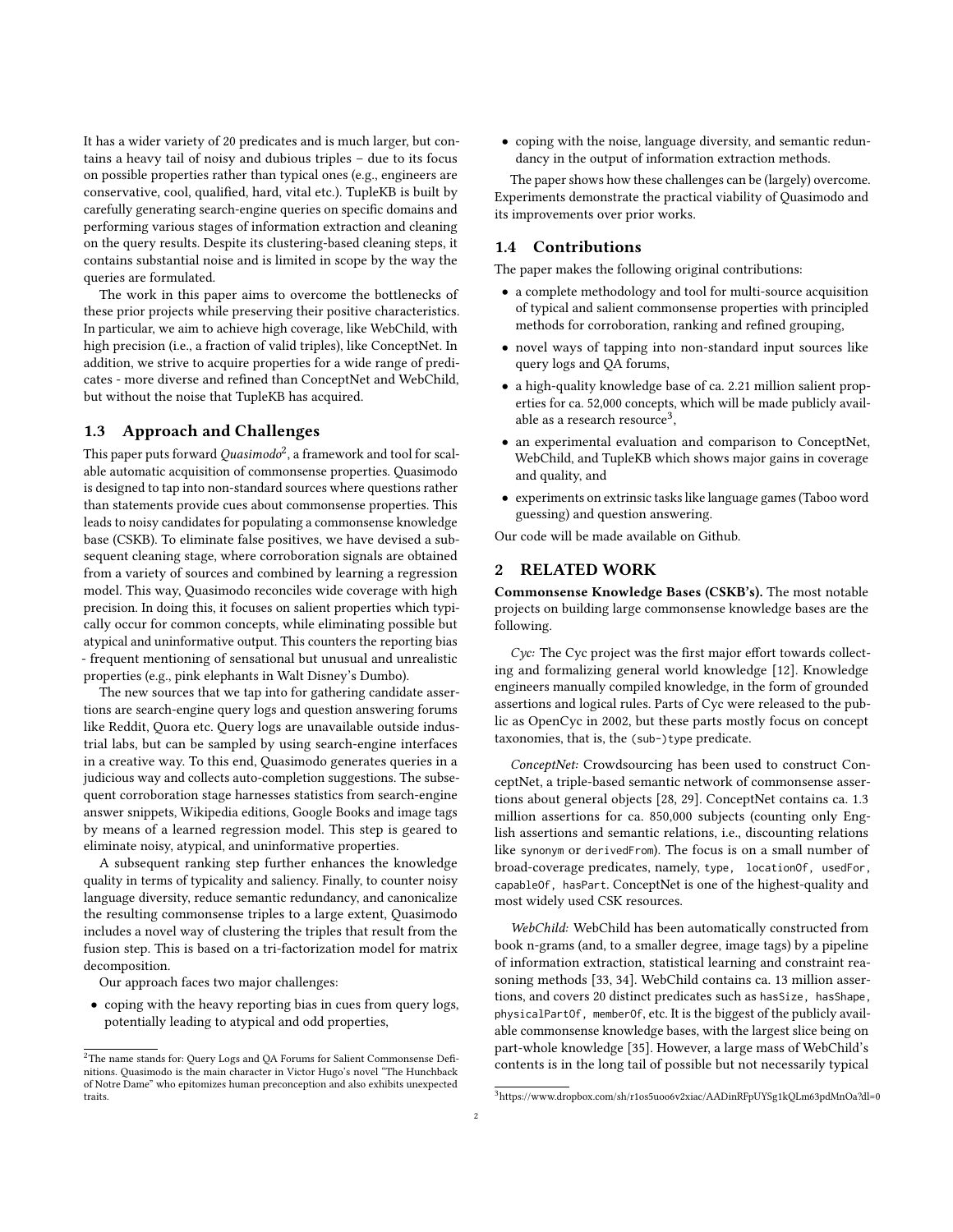<span id="page-2-0"></span>

Figure 1: Quasimodo system overview.

and salient properties. So it comes with a substantial amount of noise and non-salient contents.

Mosaic TupleKB:. The Mosaic project at AI2 aims to collect commonsense knowledge in various forms, from grounded triples to procedural knowledge with first-order logic. TupleKB, released as part of this ongoing project, is a collection of triples for the science domain, compiled by generating domain-specific queries and extracting assertions from the resulting web pages. A subsequent cleaning step, based on integer linear programming, clusters triples into groups. TupleKB contains ca. 280,000 triples for ca. 30,000 subjects.

Wikidata: This collaboratively built knowledge base is mostly geared to organize encyclopedic facts about individual entities like people, places, organizations etc. [\[13,](#page-9-9) [36\]](#page-9-10). It contains more than 400 million assertions for more than 50 million items. This includes some world knowledge about general concepts, like type triples, but this coverage is very limited. For instance, Wikidata neither knows that birds can fly nor that elephants have trunks.

Use Cases of CSK. Commonsense knowledge and reasoning are instrumental in a variety of applications in natural language processing, computer vision, and AI in general. These include question answering, especially for general world comprehension [\[42\]](#page-9-11) and science questions [\[27\]](#page-9-12). Sometimes, these use cases also involve additional reasoning (e.g., [\[32\]](#page-9-13)), where CSK contributes, too. Another NLP application is dialog systems and chatbots (e.g., [\[41\]](#page-9-14)), where CSK adds plausibility priors to language generation.

For visual content understanding, such as object detection or caption generation for images and videos, CSK can contribute as an informed prior about spatial co-location derived, for example, from image tags, and about human activities and associated emotions (e.g., [\[5,](#page-9-15) [39,](#page-9-16) [40\]](#page-9-17)). In such settings, CSK is an additional input to supervised deep-learning methods.

Information Extraction from Query Logs. Prior works have tapped into query logs for goals like query recommendation (e.g., [\[4\]](#page-9-18)) and extracting semantic relationships between search terms, like synonymy and hypernymy/hyponymy (e.g., [\[1,](#page-9-19) [22,](#page-9-20) [24,](#page-9-21) [38\]](#page-9-22)). The latter can be seen as gathering triples for CSK, but its sole focus is on the (sub-)type predicate – so the coverage of the predicate space is restricted to class/type taxonomies. Moreover, these projects were carried out on full query logs within industrial labs of search-engine companies. In contrast, Quasimodo addresses a much wider space of predicates and operates with an original way of sampling query-logderived signals via auto-completion suggestions. To the best of our knowledge, no prior work has aimed to harness auto-completion for CSK acquisition (cf. [\[3\]](#page-9-23)).

The methodologically closest work to ours is [\[23\]](#page-9-24). Like us, that work used interrogative patterns (e.g. "Why do ...") to mine query logs – with full access to the search-engine company's logs. Unlike us, subjects, typically classes/types such as "cars" or "actors", were merely associated with salient phrases from the log rather than extracting complete triples. One can think of this as organizing CSK in SP pairs where P is a textual phrase that comprises both predicate and object but cannot separate these two. Moreover, [\[23\]](#page-9-24) restricted itself to the extraction stage and used simple scoring from query frequencies, whereas we go further by leveraging multi-source signals in the corroboration stage and refining the SPO assertions into semantic groups.

## 3 SYSTEM OVERVIEW

Quasimodo is designed to cope with the high noise and potentially strong bias in online contents. It taps into query logs via auto-completion suggestions as a non-standard input source. However, frequent queries – which are the ones that are visible through auto-completion – are often about sensational and untypical issues. Therefore, Quasimodo combine a recall-oriented candidate gathering phase with two subsequent phases for cleaning, refining, and ranking assertions. Figure [1](#page-2-0) gives a pictorial overview of the system architecture.

Candidate Gathering. In this phase, we extract candidate triples from some of the world's largest sources of the "wisdom of crowds", namely, search-engine query logs and question answering forums such as Reddit or Quora. While the latter can be directly accessed via search APIs, query logs are unavailable outside of industrial labs. Therefore, we creatively probe and sample this guarded resource by means of generating queries and observing auto-completion suggestions by the search engine. The resulting suggestions are typically among the statistically frequent queries. As auto-completion works only for short inputs of a few words, we generate queries that are centered on candidate subjects, the S argument in the SPO triples that we aim to harvest. Technical details are given in Section [4.](#page-3-0)

Corroboration. This phase is precision-oriented, aiming to eliminate false positives from the candidate gathering. We consider candidates as invalid for three possible reasons: 1) they do not make sense (e.g., programmers eat python); 2) they are not typical properties for the instances of the S concept (e.g., programmers drink espresso); 3) they are not salient in the sense that they are immediately associated with the S concept by most humans (e.g., programmers visit restaurants). To statistically check to which degree these aspects are satisfied, Quasimodo harnesses corroboration signals in a multi-source scoring step. This includes standard sources like Wikipedia articles and books, which were used in prior works already, but also non-standard sources like image tags and answer snippets from search-engine queries. Technical details are given in Section [5.](#page-4-0)

Ranking. To identify typical and salient triples, we devised a probabilistic ranking model with the corroboration scores as input signal. This stage is described in Section [6.](#page-4-1)

Grouping. For this phase, we have devised a clustering method based on the model of tri-factorization for matrix decomposition [\[8\]](#page-9-25). The output consists of groups of SO pairs and P phrases linked to each other. So we semantically organize and refine both the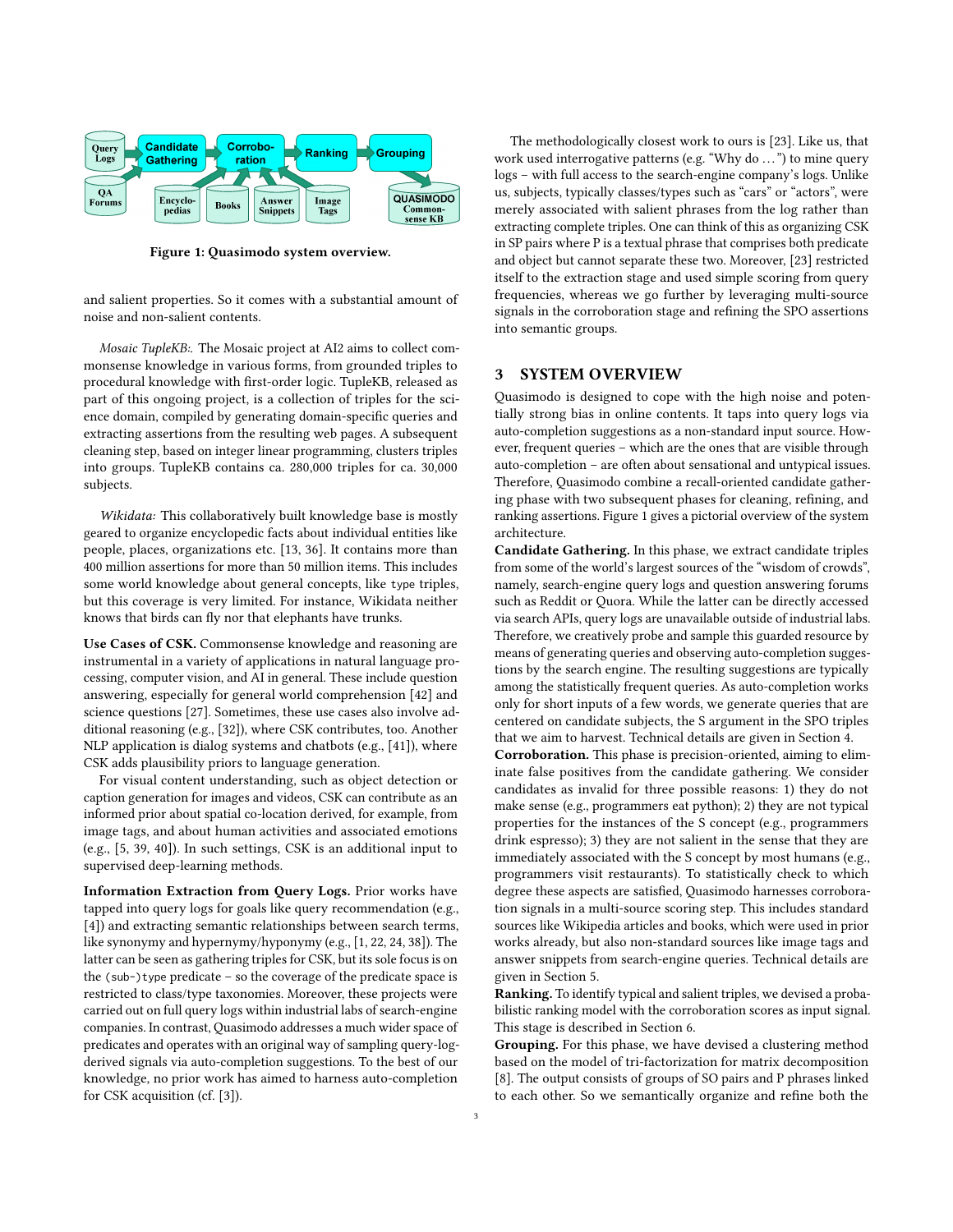concept arguments (S and O) in a commonsense triple and the way the predicate (P) is expressed in language. Ideally, this would canonicalize all three components, in analogy to what prior works have achieved for entity-centric encyclopedic knowledge bases (e.g., [\[10,](#page-9-26) [30\]](#page-9-27)). However, commonsense assertions are rarely as crisp as facts about individual entities, and often carry subtle variation and linguistic diversity (e.g., live in and roam in for animals being near-synonymous but not quite the same). Our clustering method also brings out refinements of predicates. This is in contrast to prior work on CSK which has mostly restricted itself to a small number of coarse-grained predicates like partOf, usedFor, locatedAt, etc. Technical details are given in Section [7.](#page-5-0)

## <span id="page-3-0"></span>4 CANDIDATE GATHERING

The key idea for this phase is to utilize questions as a source of human commonsense. For example, the question "Why do dogs bark?" implicitly conveys the user's knowledge that dogs bark. Questions of this kind are posed in QA forums, such as Reddit or Quora, but their frequency and coverage in these sources alone is not sufficient for building a comprehensive knowledge base. Therefore, we additionally tap into query logs from search engines, sampled through observing auto-completion suggestions. Although most queries merely consist of a few keywords, there is a substantial fraction of user requests in interrogative form [\[37\]](#page-9-28).

#### 4.1 Data Sources

Quasimodo exploits two data sources: (i) QA forums, which return questions in user posts through their search APIs, and (ii) query logs from major search engines, which are sampled by generating query prefixes and observing their auto-completions.

QA forums. We use four different QA forums: Quora, Yahoo! An-swers<sup>[4](#page-3-1)</sup>, Answers.com, and Reddit. The first three are online communities for general-purpose QA across many topics, and Reddit is a large discussion forum with a wide variety of topical categories.

Search engine logs Search engine logs are rich collections of questions. While logs themselves are not available outside of industrial labs, search engines allow us to glimpse at some of their underlying statistics by auto-completion suggestions. Figure [2](#page-3-2) shows an example of this useful asset. Quasimodo utilizes Google and Bing, which typically return 5 to 10 suggestions for a given query prefix. In order to obtain more results, we recursively probe the search engine with increasingly longer prefixes that cover all letters of the alphabet, until the number of auto-completion suggestions drops below 5. For example, the query prefix "why do cats" is expanded into "why do cats  $a$ ", "why do cats  $b$ ", and so on.

We intentionally restrict ourselves to query prefixes in interrogative form, as these are best suited to convey commonsense knowledge. In contrast, simple keyword queries are often autocompleted with references to prominent entities (celebrities, sports teams, product names, etc.), given the dominance of such queries in the overall Internet (e.g., the query prefix "cat" is expanded into "cat musical"). These very frequent queries are not useful for CSK acquisition.

In total, we collected 11,603,121 questions from autocompletion.

| <b>4.2 Question Patterns</b>                                            |
|-------------------------------------------------------------------------|
| We performed a quantitative analysis of frequent question words         |
| and patterns on Reddit. As a result, we decided to pursue two           |
| question words, Why and How, in combination with the verbs              |
| is, do, are, does, can, can't, resulting in 12 patterns in total. Their |

question words, Why and How, in combination with the verbs is, do, are, does, can, can't, resulting in 12 patterns in total. Their relative frequency in the question set that we gathered by autocompletion is shown in Table [1.](#page-3-3) For forums, we performed title searches centered around these patterns. For search engines, we appended subjects of interest to the patterns for query generation (e.g., "Why do cats") for cats as subject. The subjects were chosen from the common nouns extracted from WordNet [\[17\]](#page-9-29).

#### 4.3 From Questions to Assertions

Open information extraction (Open IE) [\[15\]](#page-9-30), based on patterns, has so far focused on assertive patterns applied to assertive sentences. In contrast, we deal with interrogative inputs, facing new challenges.

We address these issues by rule-based rewriting. As we need to cope with colloquial or even ungrammatical language as inputs, we do not rely on dependency parsing but merely use part-of-speech tags for rewriting rules. Primarily, rules remove the interrogative words and re-order subject and verb (al phrase) to form an assertive sentence. However, additional rules are needed to cast the sentence into a naturally phrased statement that Open IE can deal with. Most notably, auxiliary verbs like "do" need to be removed, and prepositions need to be put in their proper places, as they may appear at different positions in interrogative vs. assertive sentences. Table [2](#page-4-2) shows some example transformations, highlighting the modified parts.

After transforming questions into statements, we employ the Stanford OpenIE tool [\[14\]](#page-9-31) and OpenIE5.0 ([\[25\]](#page-9-32), [\[26\]](#page-9-33), [\[20\]](#page-9-34), [\[6\]](#page-9-35)) to extract triples from assertive sentences. When several triples with the same S and O are extracted from the same sentence, we retain only the one with the longest P phrase.

<span id="page-3-2"></span>

| why do cats                   |
|-------------------------------|
| why do cats <b>purr</b>       |
| why do cats like boxes        |
| why do cats <b>meow</b>       |
| why do cats knead             |
| why do cats sleep so much     |
| why do cats <b>hate water</b> |
| why do cats like catnip       |
| why do cats <b>lick you</b>   |
| why do esta hous whiskers     |

<span id="page-3-3"></span>Figure 2: A glimpse into a search-engine query log. Pattern In Query Logs In QA Forums

how does 19.4% 7.5% why is 15.8% 10.4% how do  $14.9\%$  38.07% why do  $10.6\%$  9.21% how is 10.1 % 4.31% why does 8.97% 5.46% why are  $8.68\%$  5.12% how are  $5.51\%$  1.8% how can 3.53% 10.95% why can't 1.77% 1.40% why can  $0.81\%$  0.36% Table 1: Question patterns for candidate gathering.

| why do cats knead            |  |
|------------------------------|--|
| why do cats sleep so much    |  |
| why do cats hate water       |  |
| why do cats like catnip      |  |
| why do cats lick you         |  |
| why do cats have whiskers    |  |
| glimpse into a search-engine |  |

<span id="page-3-1"></span><sup>4</sup> answers.yahoo.com and webscope.sandbox.yahoo.com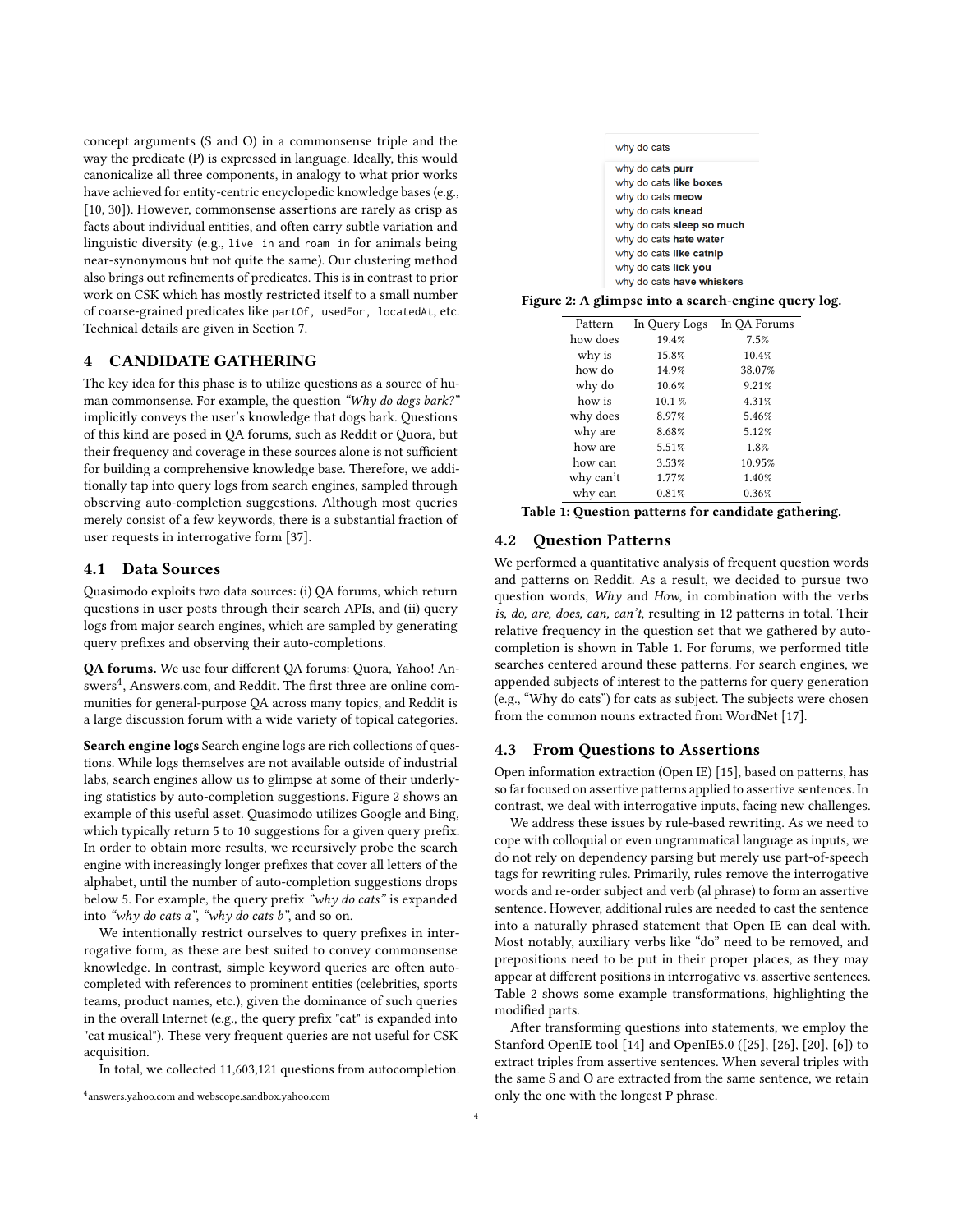<span id="page-4-2"></span>

|                                               | Ouestion                       | Statement                                           |  |  |  |  |  |
|-----------------------------------------------|--------------------------------|-----------------------------------------------------|--|--|--|--|--|
| (1)                                           |                                | why is voltmeter not con-voltmeter is not connected |  |  |  |  |  |
|                                               | nected in series               | in series                                           |  |  |  |  |  |
| (2)                                           | why are chimpanzees en-        | chimpanzees are endan-                              |  |  |  |  |  |
|                                               | dangered                       | gered                                               |  |  |  |  |  |
| (3)                                           | why <i>do</i> men have nipples | men have nipples                                    |  |  |  |  |  |
| (4)                                           | why are elephant seals         | elephant seals are mammals                          |  |  |  |  |  |
|                                               | mammals                        |                                                     |  |  |  |  |  |
| (5)                                           | why is becoming a nurse in     | becoming a nurse in france                          |  |  |  |  |  |
|                                               | france hard                    | is hard                                             |  |  |  |  |  |
| Table 2. Evamples of questions and statements |                                |                                                     |  |  |  |  |  |

Table 2: Examples of questions and statements.

The resulting extractions are still noisy, but this is taken care of by the subsequent stages of corroboration, ranking and grouping, to construct a high-quality CSKB.

## 4.4 Output Normalization

The triples produced by OpenIE exhibit various idiosyncrasies. For cleaning them, we apply the following normalization steps:

- Replacement of plural subjects with singular forms.
- Replacement of verb inflections by their infinitive (e.g., are eating  $\rightarrow$  eat).
- Removal of modalities (always, sometimes, occasionally, ...) in the predicate and object. These are kept as modality qualifiers.
- Removal of negation, put into a dedicated qualifier as negative evidence.
- Replacement of generic predicates like are, is with more specific ones like hasColor, hasBodyPart, depending on the object.
- Removal of adverbs and phatic expressions (e.g., "so", "also", "very much" etc.).

We completely remove triples containing any of the following:

- subjects outside the initial seed set,
- personal pronouns ("my", "we"), and
- a short list of odd objects (e.g., xbox, youtube, quote) that frequently occur in search results but do not indicate commonsense properties.

The output of this phase are tuples of the form (Subject, Predicate, Object, Modality, Negativity, Source, Score), for instance, (lion, hunts, zebra, often, positive, Google, 0.4).

## <span id="page-4-0"></span>5 CORROBORATION

The output of the candidate gathering phase is bound to be noisy and contains many false positives. Therefore, we scrutinize the candidate triples by obtaining corroboration signals from a variety of additional sources. Quasimodo queries sources to test the occurrence and obtain the frequency of SPO triples. These statistics are fed into a logistic-regression classifier that decides on whether a triple is accepted or not.

The goal of this stage is to validate whether candidate triples are plausible, i.e., asserting them is justified based on several corroboration inputs:

Wikipedia and Simple Wikipedia. For each SPO candidate, we probe the article about S and compute the frequency of co-occurring

<span id="page-4-3"></span>

| Source                        | Fraction |
|-------------------------------|----------|
| Google Auto-complete          | 39.5%    |
| CoreNLP                       | 52.3%    |
| OpenIE <sub>5</sub>           | 42.3%    |
| Answers.com                   | 10.5%    |
| Reddit                        | 8.78%    |
| Yahoo! Answers                | 1.19%    |
| Wikipedia                     | 62.6%    |
| Simple Wikipedia              | 53.6%    |
| Flickr                        | 2.72%    |
| OpenImage                     | 1.57%    |
| Quora, Bing Auto-complete,    | $1\%$    |
| Google Books, Answer snippets |          |

Table 3: Proportions of candidate triples by sources.

P and O within a window of *n* successive words (where  $n = 5$  in our experiments).

Answer snippets from search engine. We generate Google queries using the S and O arguments of a triple as keywords, and analyze the top-100 answer snippets. The frequency of snippets containing all of S, P and O is viewed as an indicator of the triple's validity. As search engines put tight constraints on the number of allowed queries per day, we can obtain this signal only for a limited subset of candidate assertions. We prioritize the candidates for which the other sources (Wikipedia etc.) yield high evidence.

Google Books. We create queries to the Google Books API by first forming disjunctions of surface forms for each of S, P and O, and then combining these into conjunctions. For instance, for the candidate triple (lion, live in, savanna), the query is "lion OR lions live OR lives in savanna OR savannas". As we can use the API only with a limited budget of queries per day, we prioritized candidate triples with high evidence from other sources (Wikipedia etc.).

Image tags from OpenImages and Flickr. OpenImages is composed of ca. 20.000 classes used to annotate images. Human-verified tags exist for ca. 5.5 million images. Quasimodo checks for cooccurrences of S and O as tags for the same image and computes the frequency of such co-occurrences. For Flickr, we use its API to obtain clusters of co-occurring tags. Individual tags are not available through the API. We test for the joint occurrence of S and O in the same tag cluster.

Table [3](#page-4-3) gives the fractions of candidate triples for which each of the sources contributes scoring signals.

Classifier training and application. We manually annotated a sample of 1700 candidate triples obtained in the candidate gathering phase.[5](#page-4-4) These are used to train a logistic regression model, which gives us a precision of 61%.

#### <span id="page-4-1"></span>6 RANKING

We refer to the scores resulting from the corroboration stage as plausibility scores  $\pi$ . These plausibility scores are essentially linear combinations of frequency signals. Frequency is an important criterion for ranking CSK, yet CSK has other important dimensions.

<span id="page-4-4"></span><sup>5</sup> In comparison, TupleKB required crowd annotations for 70,000 triples.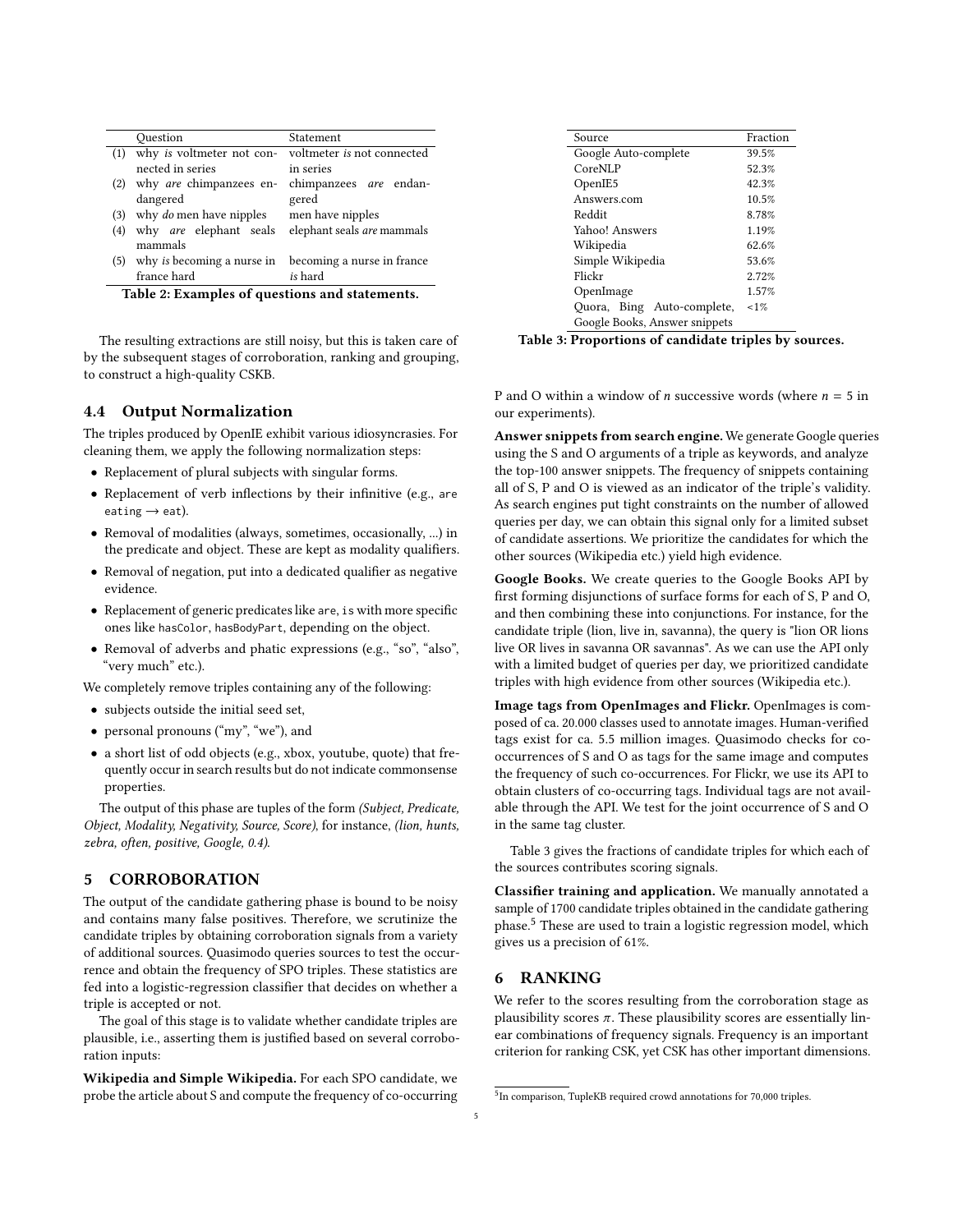In this section we propose two probabilistic interpretations of the scores π, referred to as τ ("typicality") and  $σ$  ("saliency"). Intuitively,  $\tau$  enables the ranking of triples by their informativeness for their subjects. Conversely,  $\sigma$  enables the ranking of triples by the informativeness of their  $p$ ,  $o$  part.

To formalize this, we first define the probability of a triple spo.

$$
\mathbf{P}[s, p, o] = \frac{\pi(spo)}{\Sigma_{x \in KB} \pi(x)}.
$$

Then, we compute  $\tau$  and  $\sigma$  as:

• 
$$
\tau(s, p, o) = P[p, o | s] = \frac{P[s, p, o]}{P[s]}
$$
.  
\n•  $\sigma(s, p, o) = P[s | p, o] = \frac{P[s, p, o]}{P[p, o]}$ .

 $\overline{P[p,o]}$ . In each case, the marginals are  $\mathbf{P}[p,o]=\Sigma_{s\in\mathit{subjects}}\,\mathbf{P}[s,p,o]$  and  $P[s] = \sum_{p, o \in (predicates, objects)} P[s, p, o].$ 

At the end of this stage, each triple spo is annotated with three scores: an internal plausibility score  $\pi$ , and two conditional probability scores  $\tau$  and  $\sigma$ , which we subsequently use for ranking.

#### <span id="page-5-0"></span>7 GROUPING

The corroboration stage of Quasimodo aimed to remove overly generic and overly specific assertions, but still yields diverse statements of different granularities with a fair amount of semantic redundancy. For instance, hamsters are cute, hamsters are cute pets, and hamsters are cute pets for children are all valid assertions, but more or less reflect the same commonsense property. Such variations occur with both O and P arguments, but less so with the subjects S as these are pre-selected seeds in the candidate gathering stage. To capture such redundancies while preserving different granularities and aspects, Quasimodo groups assertions into near-equivalence classes. At the top level, Quasimodo provides groups as entry points and then supports a meta-predicate refines for more detailed exploration and use-cases that need the full set of diversely phrased assertions.

Soft Co-Clustering. Our goal is to identify diverse formulations for both predicates P and subject-object pairs SO. The prior work on TupleKB has used ILP-based clustering to canonicalize predicates. However, this enforces hard grouping such that a phrase belongs to exactly one cluster. With our rich data, predicates such as "chase" or "attack" can refer to very different meanings, though: predators chasing and attacking their prey, or students chasing a deadline and attacking a problem. Analogously, S and O arguments also have ambiguous surface forms that would map to different word senses.

WebChild [\[33\]](#page-9-7) has attempted to solve this issue by comprehensive word sense disambiguation (see [\[18\]](#page-9-36) for a survey), but this is an additional complexity that eventually resulted in many errors. Therefore, we aim for the more relaxed and – in our findings – more appropriate objective of computing soft clusters where the same phrase can belong to different groups (to different degrees). As the interpretation of P phrases depends on the context of their S and O arguments, we cast this grouping task into a co-clustering problem where SO pairs and P phrases are jointly clustered.

Tri-Factorization of SO-P Matrix. Our method for soft co-clustering of SO pairs and P phrases is non-negative matrix tri-factorization; see [\[8\]](#page-9-25) for mathematical foundations. We aim to compute clusters

for SO pairs and clusters for P phrases and align them with each other when meaningful. For example, the SO pairs student problem and researcher problem could be grouped together and coupled with a P cluster containing attack and a second cluster containing solve.

This goal alone would suggest a standard form of factorizing a matrix with SO pairs as rows and P phrases as columns. However, the number of clusters for SO pairs and for P phrases may be very different (because of different degrees of diversity in realworld commonsense), and decomposing the matrix into two lowrank factors with the same dimensionality would not capture this sufficiently well. Hence our approach is tri-factorization where the number of (soft) clusters for SO pairs and for P phrases can be different.

We denote the set of SO pairs and P phrases, as observed in the SPO triples after corroboration, as an  $m \times n$  matrix  $M_{m \times n}$ , where element  $M_{ij}$  denotes the corroboration score of the triple with  $SO_i$ and  $P_j$ . We factorize M as follows:

$$
M_{m \times n} = U_{m \times k} \times W_{k \times l} \times V_{l \times n}^{T}
$$

where the low-rank dimensionalities  $k$  and  $l$  are hyper-parameters<br>standing for the number of target SQ clusters and target B clusters standing for the number of target SO clusters and target P clusters and the middle matrix W reflects the alignments between the two kinds of clusters. The optimization objective in this tri-factorization is to minimize the data loss in terms of the Frobenius norm, with non-negative  $U, W, V$  and orthonormal  $U, V$ :

<span id="page-5-1"></span>Minimize 
$$
||M - U_{m \times k} \times W_{k \times l} \times V_{l \times n}^T||_F
$$
  
s.t.  $U^T U = I$ ,  $V^T V = I$   
 $U, V, W \ge 0$  (1)

We can interpret  $U_{i\mu}$  as a probability of the membership of the probability of cluster membership of the  $j^{th}$  P phrase to the  $v^{th}$  P<br>cluster. The coupling of SO clusters to P clusters is given by the <sup>th</sup> SO pair in the  $\mu^{th}$  SO cluster. Similarly,  $V_{j\nu}$  represents the real politics of electron membership of the *i*<sup>th</sup> B phrase to the *u*<sup>th</sup> B cluster. The coupling of SO clusters to P clusters is given by the  $W_{k \times l}$  matrix, where the  $\mu^{th}$  SO cluster is linked to the  $v^{th}$  P cluster if  $W > 0$ if  $W_{\mu\nu} > 0$ .

Each SO pair and P phrase have a certain probability of belonging to an SO and P cluster, respectively. Hence, using a thresholding method, we assign  $SO_i$  to the  $\mu^{th}$  cluster if  $U_{i\mu} > \theta$  and  $P_j$  to the *uth* cluster if  $V_{i\mu} > \theta$  in order to evidence clusters In the  $v^{th}$  cluster if  $V_{j\nu} > \theta$ , in order to arrive at crisper clusters. In<br>our aux considerants, we get the thresholds as follows: for the  $1^{th}$  SO our experiments, we set the thresholds as follows: for the  $\lambda^{th}$  SO objector we set  $\theta_1 = \delta$ , may  $U_1$ , and for the  $\lambda^{th}$  B objector we set cluster, we set  $\theta_{\lambda} = \delta \cdot max_i U_{i\lambda}$ , and for the  $\lambda^{th}$  P cluster, we set  $\theta_{\lambda} = \delta$ , max.  $V_{\lambda}$ , By varying the common thresholding parameter  $\theta_{\lambda} = \delta \cdot max_i V_{i\lambda}$ . By varying the common thresholding parameter  $\delta$  we tune the cluster assignments of SO pairs and P phrases based  $\delta$ , we tune the cluster assignments of SO pairs and P phrases based on the empirical perplexity of the resulting clusters. This way, we found an empirically best value of  $\delta = 0.1$ .

The factor matrices in this decomposition should intuitively be sparse, as each SO pair would be associated with only a few P clusters, and vice versa. To reward sparsity,  $L_1$  regularization is usually considered for enhancing the objective function. However, the  $L_1$  norm makes the objective non-differentiable, and there is no analytic solution for the tri-factorization model. Like most machinelearning problems, we rely on stochastic gradient descent (SGD) to approximately solve the optimization in Equation [1.](#page-5-1) For this reason, we do not use L<sup>1</sup> regularization. Our SGD-based solver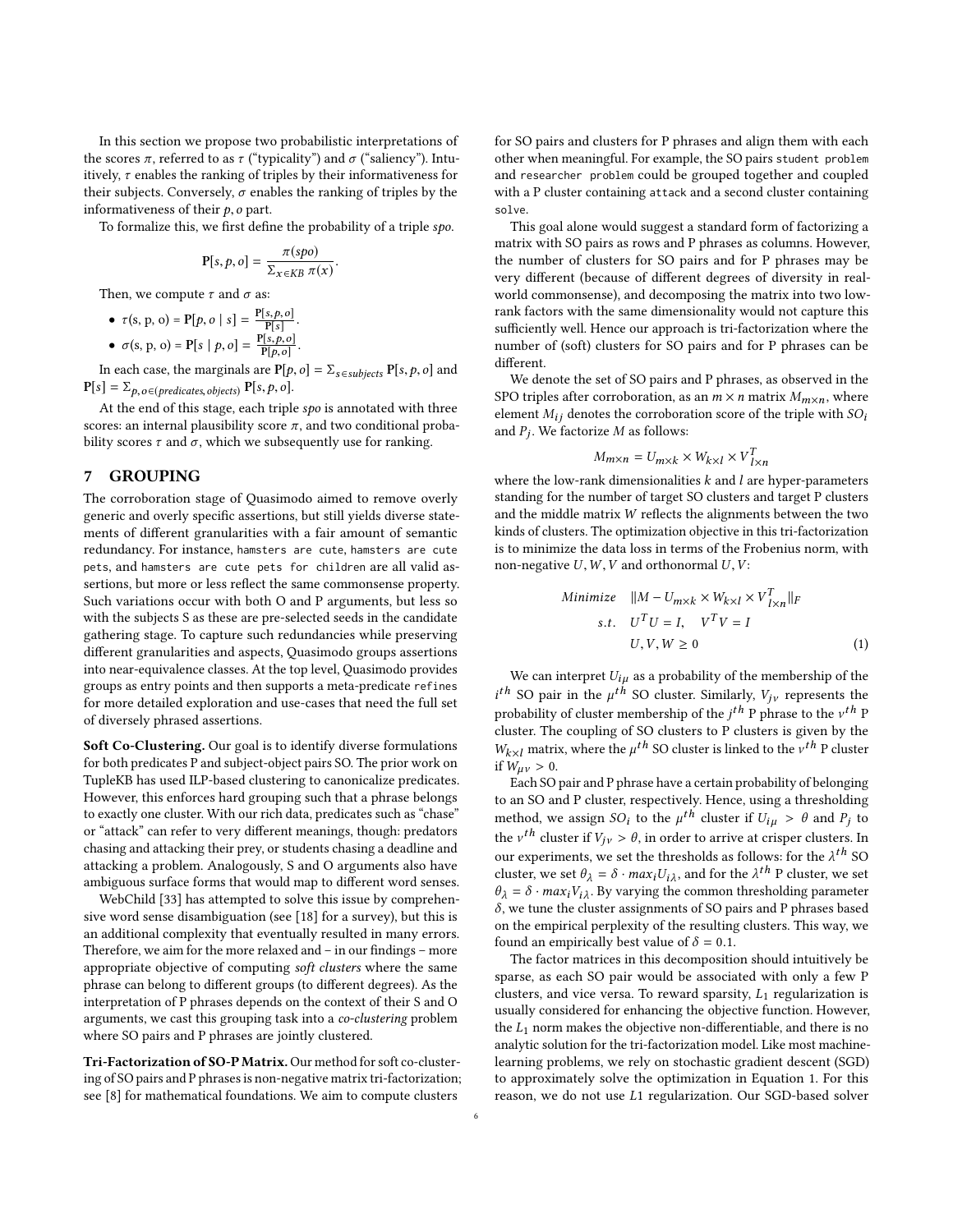<span id="page-6-0"></span>

|                  |                 |        |       |      | # SO/SO cluster |       | $# P/P$ cluster |      | $#P$ clusters/P |
|------------------|-----------------|--------|-------|------|-----------------|-------|-----------------|------|-----------------|
| Domains          | #SPO            | k      |       |      | avg.            | max   | avg.            | max  | avg.            |
| Animals          | 201942          | 3500   | 2000  | 0.10 | 38.46           | 383   | 2.8             | 24   | 1.5             |
| Persons          | 218924          | 5000   | 2000  | 0.10 | 11.7            | 235   | 4.7             | 67   | 1.5             |
| Medicine         | 91184           | 3000   | 1800  | 0.15 | 45.17           | 171   | 2.91            | 31   | 1.3             |
| Sport            | 30794           | 1500   | 400   | 0.15 | 13.3            | 73    | 3.8             | 15   | 1.14            |
| macro-avg. (over | all 49 domains) | 1457.8 | 603.7 | 0.12 | 33.97           | 123.0 | 3.5             | 24.8 | 1.24            |

Table 4: Statistics for SO clusters and P clusters for vertical domains Animals and Occupations.

<span id="page-6-1"></span>

| P clusters                                            | SO clusters                                                   |  |  |  |  |  |
|-------------------------------------------------------|---------------------------------------------------------------|--|--|--|--|--|
| make noise at, be loud at, make noises at, croak in,  | fox-night, frog-night, rat-night, mouse-night, swan-night,    |  |  |  |  |  |
| croak at, quack at                                    | goose-night, chicken-night, sheep-night, donkey-night, duck-  |  |  |  |  |  |
|                                                       | night, crow-night                                             |  |  |  |  |  |
| help in, help with, play part in                      | butterfly-environment, bee-ecosystem, butterfly-reproduction, |  |  |  |  |  |
|                                                       | butterfly-reproduction of plants, worm-ecosystem              |  |  |  |  |  |
| misbehave in, talk in, sleep in, be bored in, act out | student-class, student-classes, student-lectures              |  |  |  |  |  |
| in, be prepared for, be quiet in, skip, speak in      |                                                               |  |  |  |  |  |
| diagnose, check for                                   | doctor-leukemia, doctor-reflexes, doctor-asthma,<br>doctor-   |  |  |  |  |  |
|                                                       | diabetes, doctor-pain, doctor-adhd                            |  |  |  |  |  |

Table 5: Anecdotal examples of coupled SO clusters and P clusters from vertical domains Animals and Occupations.

initializes the factor matrices with a low density of non-zero values, determined by a hyper-parameter  $\rho$  for the ratio of non-zero matrix elements. The overall objective function then is the combination of data loss and sparseness:

Maximize  $\frac{\text{fraction of zero elements (W)}}{\text{data loss by Equation 1}}$  $\frac{\text{fraction of zero elements (W)}}{\text{data loss by Equation 1}}$  $\frac{\text{fraction of zero elements (W)}}{\text{data loss by Equation 1}}$ 

All hyper-parameters – the factor ranks  $k$  and  $l$  and the sparseness ratio  $\rho$  – are tuned by performing a grid search.

## 8 EXPERIMENTAL EVALUATION

## 8.1 Implementation

Seeds. As seeds for subjects we use a combination of concepts from ConceptNet, combined with nouns extracted from WordNet, resulting in a total of around 120,000 subjects.

Candidate Gathering. In this phase Quasimodo collected ca. 14,000 questions from Quora (which has tight access restrictions), 600,000 questions from Yahoo! Answers, 2.5 million questions from Answers.com (via its sitemap), and 3.5 million questions from a Reddit dump (with a choice of suitable sub-reddits). From auto-completion suggestions, we obtained ca. 13 million questions from Google and 200,000 questions from Bing. After applying the rewriting of questions into statements and running Open IE, we obtained 24 million candidate triples; the subsequent normalization further reduced this pool to ca. 15 million triples.

**Corroboration.** The regression model assigned a mean  $\pi$  score of 0.61, with a standard deviation of 0.03. For high recall we do not apply a threshold in this phase, but utilize the scores for ranking in our evaluations.

Grouping. We performed this step on the top-50% triples, ordered by corroboration scores, amounting to ca. 2.1 million assertions, For efficient computation, we sliced this data into 49 basic domains based on the WordNet domain hierarchy [\[2\]](#page-9-37). To this end, we mapped the noun sense of each assertion subject to WordNet and assign all triples for the subject to the respective domain (e.g., animals, plants, earth, etc.) The five largest domains are earth, chemistry, animal, biology, and person, containing on average 3.9k subjects and 198k assertions. We performed co-clustering on each of these slices, where hyper-parameters were tuned by grid search. Table [4](#page-6-0) gives hyper parameter values and cluster-specific statistics of the co-clustering for three domains: number of assertions (#SPO); the co-clustering hyper-parameters SO clusters (k), P clusters (l) and sparseness ratio  $(\rho)$ ; the average number of elements per cluster for both SO and P clusters; and the average number of P-clusters per predicate. Additionally, we provide macro-averaged statistics for all 49 domains. Table [5](#page-6-1) shows anecdotal examples of co-clusters for illustration.

Quasimodo CSKB. The resulting knowledge base contains ca. 4.6 million assertions for 87,000 subjects. A preliminary version is accessible by reviewers on Dropbox.[6](#page-6-2)

Run-Time. One of the expensive component of Quasimodo is the probing of Google auto-completions. This was carried out within the allowed query limits over an entire week. Bing auto-completion was accessed through the Azure API. The another expensive component is co-clustering of all 49 domains, which takes total 142 hours in a Intel Xeon(R)(2 cores@3.20GHz) server (average 3.14 hours/ slice). All other components of Quasimodo run within a few hours at most.

#### 8.2 Intrinsic Evaluation

We evaluate four aspects of Quasimodo: 1) size of the resulting CSKB, 2) quality, 3) recall, and 4) cluster coherence.

Size. We compare KBs in Table [6](#page-7-0) left side by the number of subjects (#S), the number of predicates (#P), predicates occurring at least 10 times (#P≥10), and the number of triples (#SPO). For Quasimodo we exclude all triples with isA / type predicate denoting subclass-of or instance-of relations, as these are well covered in traditional knowledge resources like WordNet, Wikidata and Yago. We also

<span id="page-6-2"></span><sup>6</sup>https://www.dropbox.com/sh/r1os5uoo6v2xiac/AADinRFpUYSg1kQLm63pdMnOa?dl=0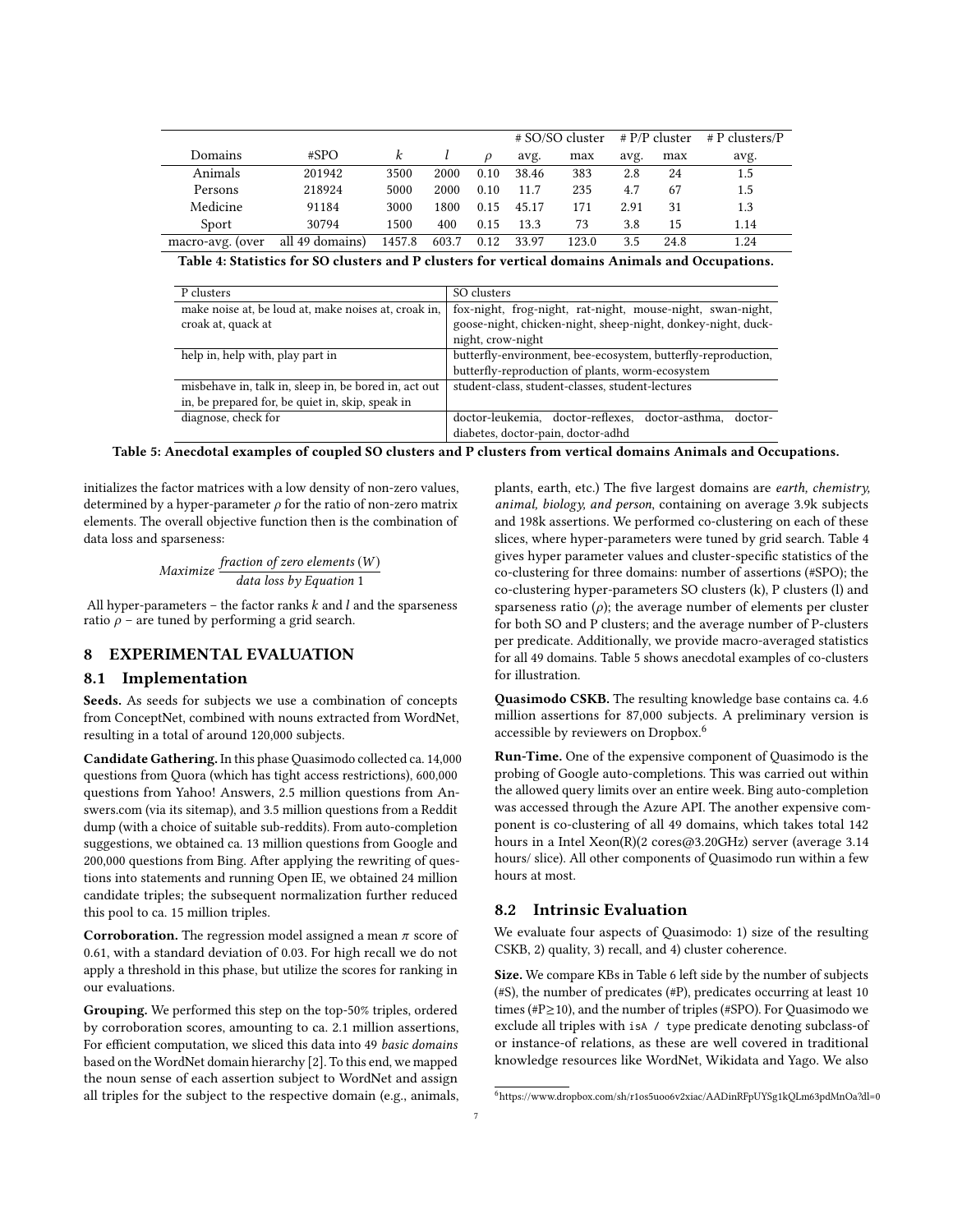<span id="page-7-0"></span>

| <b>Full KB</b>      |         |              |         |            |        |    | animals |    | occupations |  |
|---------------------|---------|--------------|---------|------------|--------|----|---------|----|-------------|--|
|                     | #S      | $_{\rm \#P}$ | #P > 10 | #SPO       | #SPO/S | #S | #SPO    | #S | #SPO        |  |
| ConceptNet-full@en  | 842,532 | 39           | 39      | 1.334.425  | 1.6    | 50 | 2.678   | 50 | 1,906       |  |
| ConceptNet-CSK@en   | 41,331  | 19           | 19      | 214,606    | 5.2    | 50 | 1.841   | 50 | 1,495       |  |
| TupleKB             | 28,078  | 1.605        | 1.009   | 282.594    | 10.1   | 49 | 16.052  | 38 | 5,321       |  |
| WebChild            | 55,036  | 20           | 20      | 13.323.132 | 242.1  | 50 | 27.223  | 50 | 26,257      |  |
| Ouasimodo<br>86.660 |         | 162.321      | 12.942  | 4.596.048  | 53.0   | 50 | 97.798  | 50 | 45.423      |  |

Table 6: Statistics for different KBs. Left side full KBs, right side two slices on animals and occupations.

compare, on the right side of the table, on two vertical domains: assertions for the 50 most popular animals and 50 most popular occupations, as determined by frequencies from Wiktionary. For ConceptNet, we report numbers for the full data including isA / type and related and other linguistic triples (e.g., on etymology) imported from DBpedia, WordNet and Wiktionary (ConceptNetfull), and for the proper CSK core where these relations are removed (ConceptNet-CSK).

Table [6](#page-7-0) clearly conveys that Quasimodo has richer knowledge per subject than all other resources except for WebChild. The advantage over the manually created ConceptNet becomes particularly evident when looking at the two vertical domains, where ConceptNet-CSK contains less than 10% of the assertions that Quasimodo knows.

Quality. We asked MTurk crowd workers to evaluate the quality of CSK assertions along three dimensions: 1) meaningfulness, 2) typicality, 3) saliency. Meaningfulness denotes if a triple is conveys meaning at all, or is absurd; typicality denotes if most instances of the S concept have the PO property; saliency captures if humans would spontaneously associate PO with the given S as one of the most important traits of S.

For each evaluated triple, we obtained two judgments for the three aspects, each graded on a scale from 1 (lowest) to 5 (highest). A total 275 crowd workers completed the evaluation, with mean variance 0.70 on their ratings from 1 to 5 indicating good inter-annotator agreement. To ensure that crowd workers would not be distracted by KB-specific jargon, we translated predicates like hasPrerequisite or hasProperty into generic verb phrases like "requires" or "is".

We sampled triples from the different CSKBs under two settings: In comparative sampling, we sampled triples for the same 100 subjects (50 popular occupations and 50 popular animals) across all KBs. For subject and each KB we considered the top-5-ranked triples as a pool, and uniformly sampled 100 assertions for which we obtain crowd judgement. For Quasimodo, as the rankings by typicality  $\tau$ and by saliency  $\sigma$  differ, this sampling treated Quasimodo- $\tau$  and Quasimodo- $\sigma$  as distinct CSKBs. This setting provides side-by-side comparison of triples for the same subjects.

In horizontal sampling, we sampled each KB separately; so they could differ on the evaluated subjects. We considered the top 5 triples of all subjects present in each KB as a pool, and picked samples from each KB uniformly at random. This evaluation mode gave us insights into the average quality of each KB. Note that it gives KBs that have fewer long-tail subjects an advantage, as triples for long-tail subjects usually receive lower human scores. Again, we considered Quasimodo rankings by  $\tau$  and  $\sigma$  as distinct CSKBs.

<span id="page-7-2"></span><span id="page-7-1"></span>

<span id="page-7-3"></span>The results of these evaluations are shown in Figure [3](#page-7-1) and Fig-ure [4.](#page-7-2) With comparative sampling, Quasimodo- $\tau$  significantly outperforms both WebChild and TupleKB, and nearly reaches the quality of the human-generated ConceptNet. In horizontal sampling mode, Quasimodo-τ outperforms WebChild along all dimensions and outperforms TupleKB in all dimensions but saliency. This is remarkable given that Quasimodo is 3 times bigger than ConceptNet, and is therefore penalized with horizontal sampling by its much larger number of long-tail subjects. In both evaluations, Quasimodo-τ significantly outperforms Quasimodo- $\sigma$  in terms of meaningfulness and typicality. Regarding saliency the results are mixed, suggesting that further research on ranking models would be beneficial.

Recall. To compare the recall (coverage) of the different CSKBs, we asked crowd workers at MTurk to make statements about 50 occupations and 50 animals as subjects. We asked to provide short but general sentences, as spontaneous as possible so as to focus on typical and salient properties. Together with these instructions, we gave three examples for elephants (e.g., "elephants are grey", "elephants live in Africa") and three examples for nurses. For each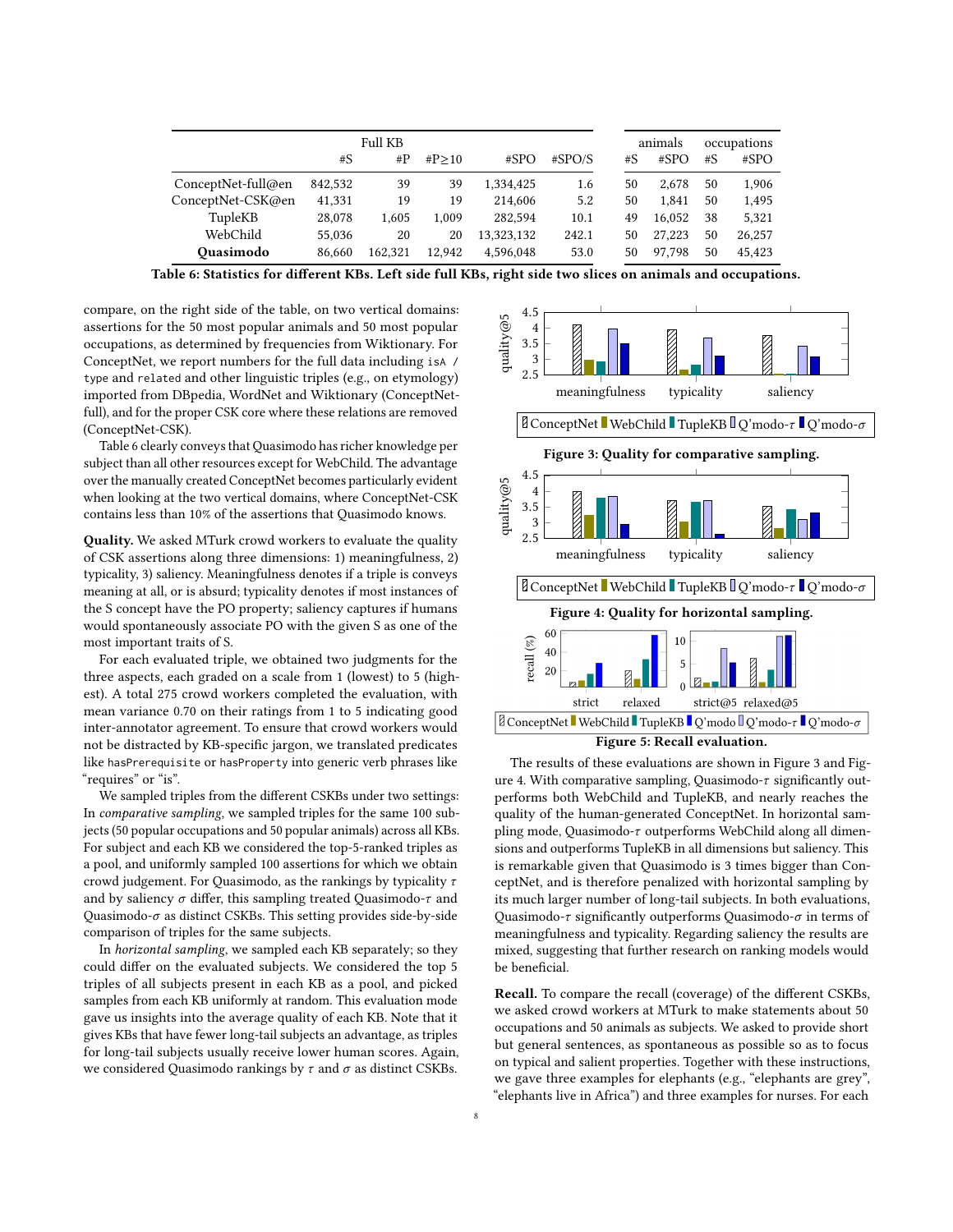<span id="page-8-0"></span>

|                                                     |                                                                                                          | Ouasimodo              | ConceptNet                                                                                                |                                                                                                                                                    |                                                                           | WebChild                                                                                                      |                                                             | TupleKB       |                                                 |
|-----------------------------------------------------|----------------------------------------------------------------------------------------------------------|------------------------|-----------------------------------------------------------------------------------------------------------|----------------------------------------------------------------------------------------------------------------------------------------------------|---------------------------------------------------------------------------|---------------------------------------------------------------------------------------------------------------|-------------------------------------------------------------|---------------|-------------------------------------------------|
|                                                     | (hasPhysicalPart, trunk)<br>(hasPhysicalPart, ear)<br>(live in, zoo)<br>(love, water)<br>(be in, circus) |                        |                                                                                                           | (AtLocation, africa)<br>(HasProperty, cute)<br>(CapableOf, remember water source)<br>(HasProperty, very big)<br>(CapableOf, lift logs from ground) | (quality, rare)<br>(trait, playful)<br>(size, large)<br>(state, numerous) | (eat, apple)                                                                                                  | (has-part, brain)<br>(drink, water)<br>(prefer, vegetation) |               |                                                 |
|                                                     |                                                                                                          |                        |                                                                                                           |                                                                                                                                                    |                                                                           | (quality, available)                                                                                          |                                                             | (open, mouth) |                                                 |
|                                                     | Quasimodo                                                                                                |                        |                                                                                                           | ConceptNet                                                                                                                                         |                                                                           | WebChild                                                                                                      |                                                             |               | TupleKB                                         |
|                                                     | (help, people)<br>(stand long for, surgery)                                                              |                        | (HasA, private life)<br>(CapableOf, attempt to cure patients)                                             |                                                                                                                                                    |                                                                           | (emotion, euphoric)<br>(quality, good)                                                                        |                                                             |               | (complete, procedure)<br>(conduct, examination) |
| (learn about, medicine)<br>(cure, people)           |                                                                                                          |                        | (AtLocation, golf course)<br>(CapableOf, subject patient to long waits)<br>(AtLocation, examination room) |                                                                                                                                                    |                                                                           | (trait, private)<br>(get, results)<br>(atlocation, hospital)<br>(treat, problem)<br>(hasproperty, aggressive) |                                                             |               | (has-part, adult body)                          |
|                                                     | (can reanimate, people)                                                                                  |                        |                                                                                                           | Table 7: Anecdotal examples (PO) for S elephant (top) and S doctor (bottom).                                                                       |                                                                           |                                                                                                               |                                                             |               |                                                 |
|                                                     | KB                                                                                                       | <b>Elementary NDMC</b> |                                                                                                           | Middle NDMC                                                                                                                                        |                                                                           | CommonsenseQA                                                                                                 | Trivia                                                      |               | Examveda                                        |
|                                                     | #Questions                                                                                               | 1,288                  |                                                                                                           | 1,409                                                                                                                                              |                                                                           | 15,173                                                                                                        | 452                                                         |               | 765                                             |
|                                                     | Random<br>27.1/27.1                                                                                      |                        |                                                                                                           | 24.6/24.6                                                                                                                                          |                                                                           | 33.6/33.6                                                                                                     | 25.9/25.9                                                   |               | 25.4/25.4                                       |
| word2vec<br>28.6/27.7<br>$38.0*/37.3*$<br>Ouasimodo |                                                                                                          |                        | 28.3/26.6                                                                                                 |                                                                                                                                                    | 39.3/38.5                                                                 | 28.3/23.2                                                                                                     |                                                             | 27.2/22.1     |                                                 |
|                                                     |                                                                                                          |                        |                                                                                                           | $37.4*/35.9*$                                                                                                                                      |                                                                           | $38.4*/36.1*$                                                                                                 | $30.4/22.7*$                                                |               | $32.8/21.3*$                                    |
|                                                     | ConceptNet                                                                                               | 32.5/21.4              |                                                                                                           | 25.9/14.6                                                                                                                                          |                                                                           | - (source)                                                                                                    | 32.1/7.74                                                   |               | 29.8/5.88                                       |
|                                                     | TupleKB                                                                                                  | 32.6/25                |                                                                                                           | 30.6/22.2                                                                                                                                          |                                                                           | 37.2/17.5                                                                                                     | 23.1/3.3                                                    |               | 31.6/4.71                                       |
|                                                     | WebChild                                                                                                 | 24.8/21.1              |                                                                                                           | 28.9/24.3                                                                                                                                          |                                                                           | 31.1/26.3                                                                                                     | 27.6/10.6                                                   |               | 25.5/8.24                                       |

<span id="page-8-1"></span>Table 8: Precision and recall of answer selection in question answering. Statistically significant results (with p-value < <sup>0</sup>.<sup>05</sup> for paired t-test) of Quasimodo against other CSKBs are marked with an asterisk.

subject, crowd workers had 4 text fields to complete, which were pre-filled with "[subject] ...". Each task was handed out 6 times; so in total, we obtained 2,400 simple sentences on 100 subjects.

We computed CSKB recall w.r.t. these crowd statements in two modes. In the strict mode, we checked for each sentence if the KB contains a triple (for the same subject) where both predicate and object are contained in the sentence and, if so, computed the word-level token overlap between PO and the sentence. In the relaxed setting, we checked separately if the KB contains an Striple whose predicate appears in the sentence, and if it contains an S-triple whose object appears in the sentence. The results are shown in Figure [5.](#page-7-3) In terms of this coverage measure, Quasimodo outperforms the other CSKBs by a large margin, in both strict and relaxed modes and also when limiting ourselves to the top-5 highest-ranked triples per subject.

Cluster Coherence. We evaluate cluster coherence using an intruder task. For a random set of clusters that contain at least three P phrases, we show annotators sampled SO pairs from the cluster and samples of P phrases from the aligned cluster interspersed with an additional random intruder predicate drawn from the entire CSKB. For example, we show the SO pairs spider-web, mole-tunnel, rabbit-hole, along with the P phrases build, sing, inhabit, live in, where sing is the intruder to be found. We sampled 175 instances from two vertical slices, Animals and Persons, and used crowdsourcing (MTurk) to collect a total of 525 judgments on these 175 instances for the intruder detection task. We obtained an intruder detection accuracy of 64% for clusters in the Animals domain,

and 54% in Persons domain (compared with 25% for a random baseline). This is supporting evidence that our co-clustering method yields fairly coherent groups.

Anecdotal Examples. Table [7](#page-8-0) provides a comparison of randomly chosen assertions for two subjects in each of the KBs: (elephant) (top) and doctor (bottom). WebChild assertions are quite vague, while TupleKB assertions are reasonable but not always salient. ConceptNet, constructed by human crowdsourcing, features highquality assertions, but sometimes gives rather exotic properties. In contrast, the samples for Quasimodo are both typical and salient.

#### 8.3 Extrinsic Evaluation

Answer Selection for QA. In this use case, we show that CSK helps in selecting answers for multiple-choice questions. We use five datasets: (i+ii) elementary school and middle school science questions from the AllenAI science challenge [\[19\]](#page-9-38), (iii) commonsense questions generated from ConceptNet [\[31\]](#page-9-39), (iv) reading comprehension questions from the TriviaQA dataset [\[11\]](#page-9-40), and (v) exam questions from the Indian exam training platform Examveda [\[21\]](#page-9-41).

To assess the contribution of CSKBs, for each multiple-choice answer and each word t in the answer phrase, we look for all triples of the form (t, p, o) or (s, p, t) in a KB; each time s or o appears in the respective question, we increase the score of that answer. In the end, the answer with the highest score is chosen (or the lexicographic first if two answers have equal scores). This is a basic strategy for multiple-choice QA and could be improved in many ways. However, it is sufficient to bring out the value of CSK and the differences between the CSKBs under test.

We compare four CSKBs against each other and against a word2vec baseline which computes the embeddings similarity between questions and answers. The results are shown in Table [8.](#page-8-1) Quasimodo